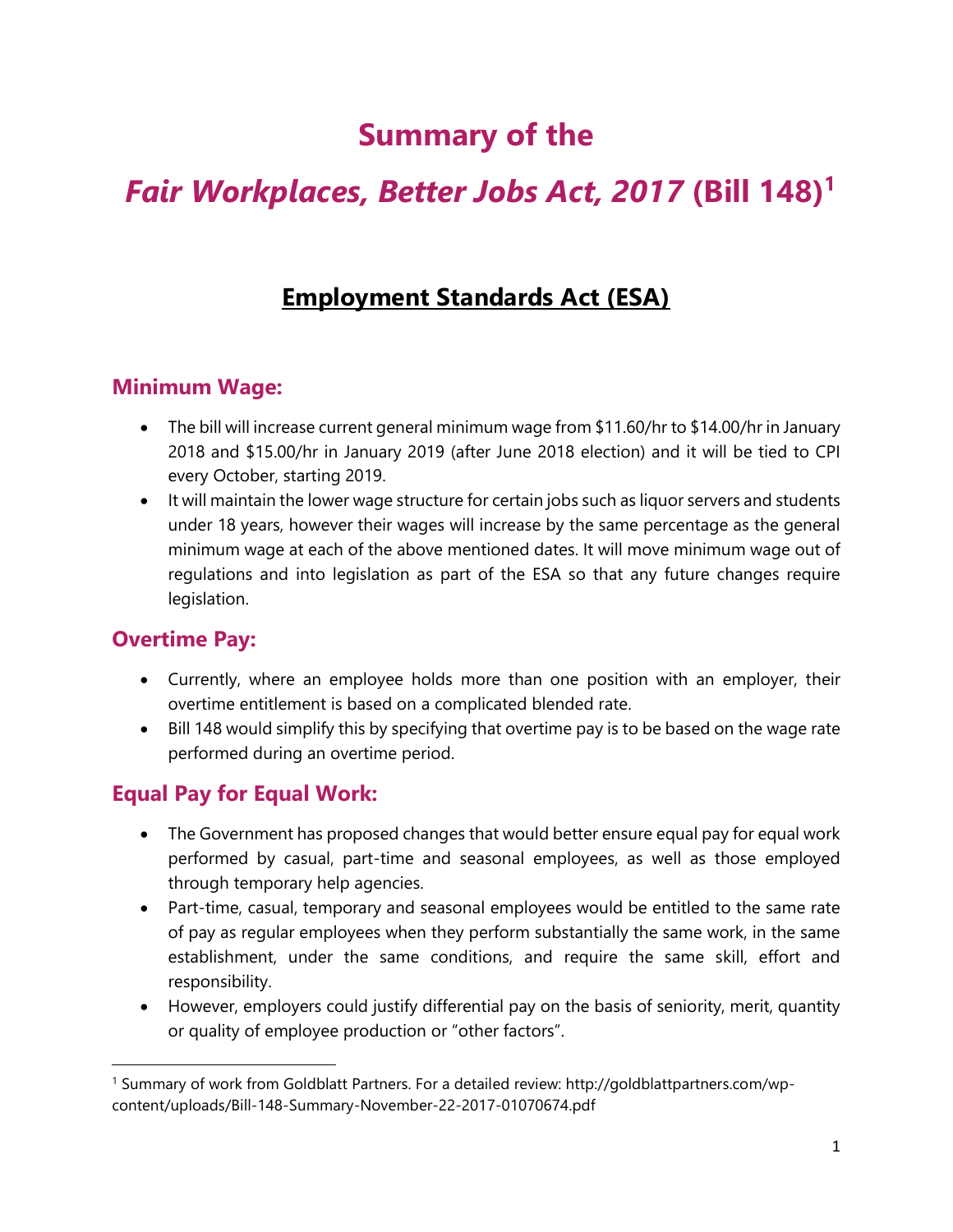- A temporary help agency would be prevented from paying its employees a lower wage than that paid to its client's own employees performing the same work in the same establishment, under the same conditions, and requiring the same skill, effort and responsibility based solely on their status as a temp-agency employee.
- However, the grounds to justify differential pay for these workers are not limited to the seniority, etc., grounds listed above. Any ground other than sex, status as a temporary help agency employee, or part time/temporary/casual/seasonal work for the client could justify differential pay. This ability to rely on other undefined factors may prove troublesome in enforcing these protections.
- In response to concerns expressed by Labour that these provisions merely replicate the ESA's flawed equal pay provisions relate to sex, the Legislature introduced an amendment that states that work make be "substantially the same" even if it is not necessarily "identical".
- Also, where workplace wage rates violate these rules, the employer would be required to adjust the wages of lower paid employees upwards.
- Employees, including temporary help agency employees, would be protected from reprisal where they make inquiries or disclose wage information for the purpose of determining an employer's compliance with equal pay rules.
- Employees who believe their pay does not comply with these rules would be able to request a review by their employer.
- However, collective agreements that may violate these rules would be grandparented if they are in effect as of April 1, 2018. This grandparenting would continue until the earlier of the expiry of the agreement or January 1, 2020.

#### **Vacation and Leave Entitlements:**

- Under the current ESA, employees are entitled to two weeks of paid vacation (or 4% vacation pay in lieu of vacation).
- Bill 148 would increase this entitlement to three weeks of paid vacation after five years of service with the same employer. Vacation pay would correspondingly increase from 4% to 6% of wages.
- Bill 148 would also expand the entitlement to personal emergency leave ("PEL"). Currently, employers are only required to provide 10 days of unpaid personal emergency leave per calendar year if they employ 50 or more employees. The 50 employee threshold would be eliminated, extending the right to personal emergency leave to smaller workplaces.
- Bill 148 would require an employer to pay for the first two days of personal emergency leave for employees with at least one week's employment.
- It would also prohibit employers from requiring doctors' notes when an employee claims leave due to illness.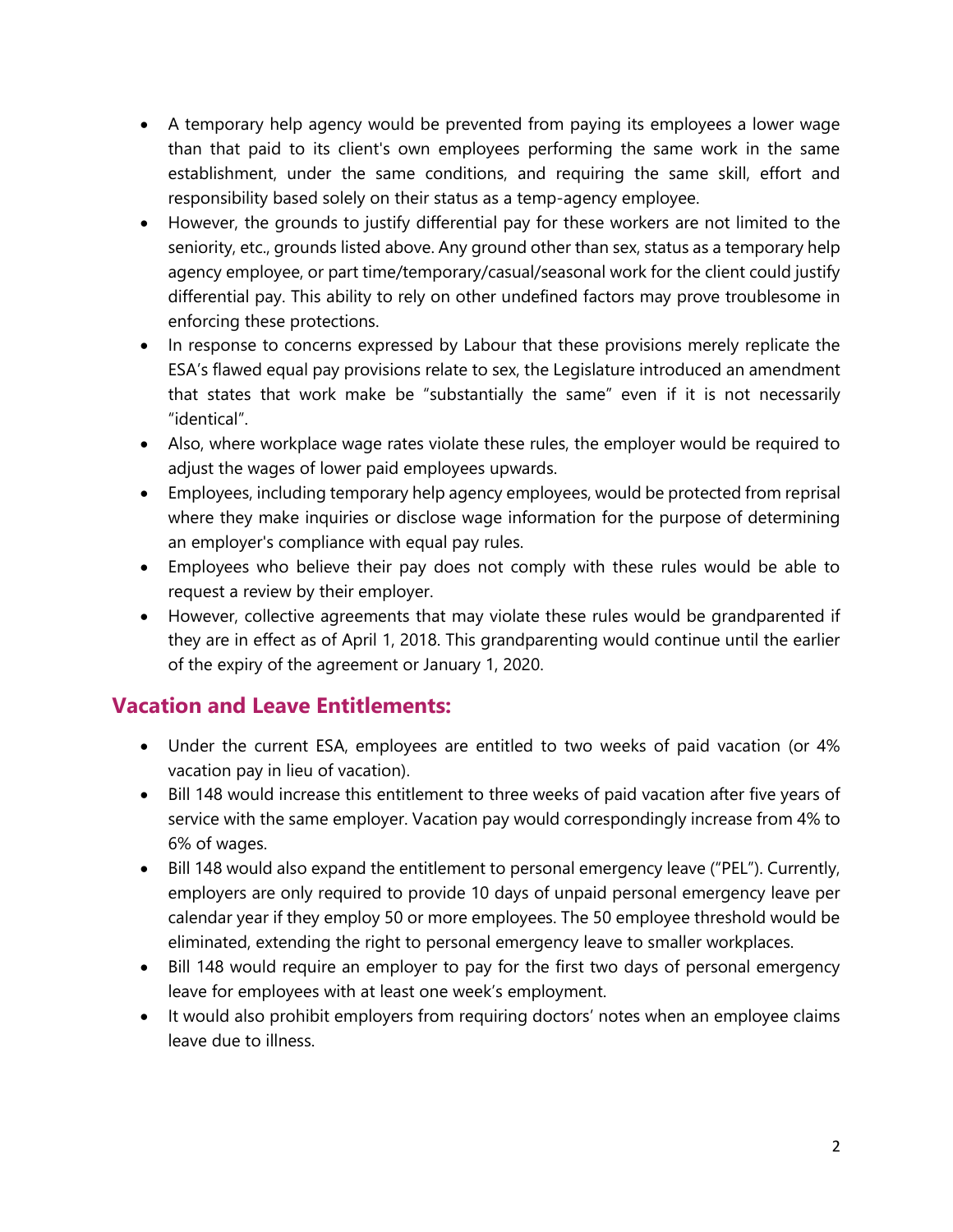- Family medical leave would be extended from 8 weeks to 28 weeks. The list of covered family members is expanded significantly to include siblings, grand-parents, in-laws, uncles, aunts, nieces and nephews, and other prescribed individuals.
- The length of pregnancy leave for workers who are not entitled to also take parental leave is extended. Currently such leaves are the longer of 17 weeks from their start date, or 6 weeks after birth, still-birth or miscarriage. This latter figure is extended to 12 weeks.
- Parental leave entitlements are also extended to match changes to parental leave benefits under the Employment Insurance Act. Currently workers must begin to take parental leave within 52 weeks of the birth of a child, and may last for a maximum of 35 or 37 weeks, depending on whether or not the employee also took pregnancy leave. Under Bill 148, parental leave may now be taken within 78 weeks and lasts for a maximum of 61 or 63 weeks. These changes now correspond to the ability of workers to prorate their parental leave Employment Insurance benefits over an 18 month period.
- Finally, three new leave entitlements would be introduced: two related to missing or deceased children – which replaces the previous "Crime-Related Child Death or Disappearance Leave" – and one for victims of domestic or sexual violence. Employees who have been employed for at least six months would be entitled to a single leave of up to 2 years following the death of their child, subject to certain conditions.
- Bill 148 would also introduce a separate leave where an employee's child disappears as a probable result of a crime.
- Bill 148 introduced a new Domestic or Sexual Violence Leave ("DV/SV Leave").
- DV/SV Leave is available to workers with at least 13 consecutive weeks of employment who have experienced domestic or sexual violence, or whose child, step child, foster child or child under their legal guardianship has experienced such violence.
- Employees taking this leave are entitled to a total of 10 days and 15 weeks of leave per calendar year. The first five days of leave taken (whether taken from the "day" or "week" pool) are paid days, while the remainder are unpaid.

## **Holidays & Holiday Pay:**

• Bill 148 makes Family Day a statutory public holiday.

#### **Additional Protections for Employees of Temporary Help Agencies:**

- Bill 148 would provide employees of temporary help agencies with protections analogous to (but weaker than) termination pay rights for permanent employees.
- If a temporary help agency employee is put on an assignment estimated to last for three months or more, but is terminated early, the agency would be required to provide one week's written notice or pay in lieu thereof.

#### **Scheduling Rights:**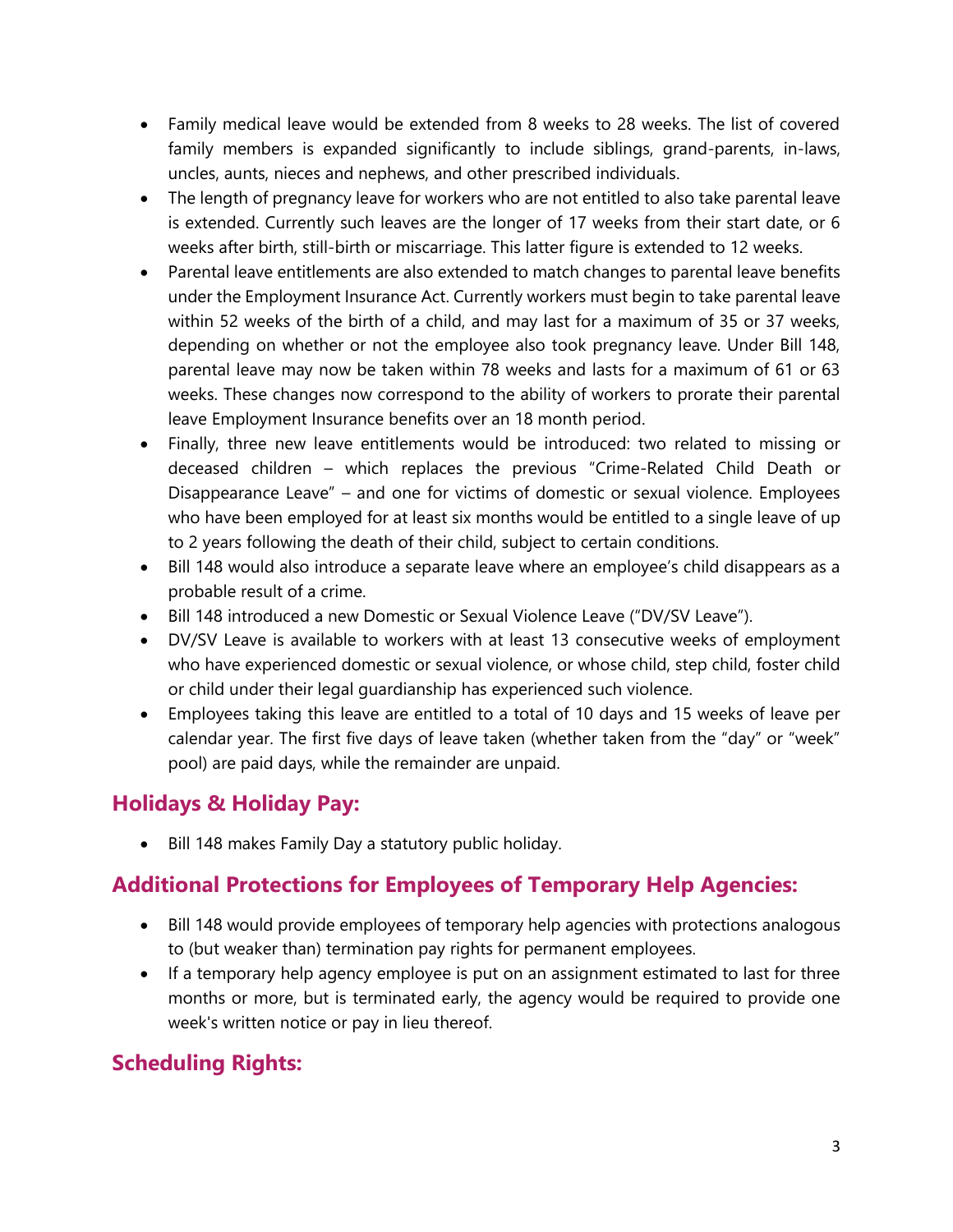- Currently, employers are not required to provide advance notice of shift schedules or last minute changes to existing schedules. The only protection is the "three hour rule". That rule provides, subject to certain exceptions, that an employee who regularly works more than 3-hour shifts, and reports to work only to be given less than 3 hours of work, must be paid 3 hours at the minimum wage, or the employee's regular wage for the time worked, whichever is greater.
- Bill 148 would introduce several new protections with respect to scheduling:
	- o The three hour rule would be strengthened to require three hours pay at the employee's regular rate of pay, not at the minimum wage.
	- $\circ$  Where employees are on call (i.e. required to be available for work), and are called into work for less than 3 hours despite being able to work longer, they must be paid three hours at their regular wage. These protections do not apply to workers required to be on call for the purpose of ensuring the continued delivery of essential public services.
	- $\circ$  Employees would have a right to refuse a shift without repercussion if offered the shift on less than 96 hours notice, unless called in to ensure continued delivery of essential public services.
	- o Employers would have to pay 3 hours' wages where they cancel a scheduled shift on less than 48 hours' notice, unless the cancellation is owing to certain factors beyond an employer's control.
	- o However, with the exception of the three hour rule, all of these rights are subject to any conflicting provision of a collective agreement that is in force as of January 1, 2019. This grandparenting would continue until the earlier of the expiry of the agreement or January 1, 2020.

#### **Misclassification of Employees as Contractors:**

- Bill 148 would amend the ESA to expressly prohibit employers from treating employees as if they were not employees, and establishing a reverse onus provision.
- The reverse onus means an employer has to prove the worker is properly classified, the worker does not have to prove that they are improperly classified.

#### **Coverage:**

- The ESA currently contains some 85 exemptions.
- Effective January 1, 2018, Bill 148 would extend almost all ESA provisions to Crown employees.
- The Ministry of Labour will begin reviewing other ESA exemptions.

#### **Enforcement:**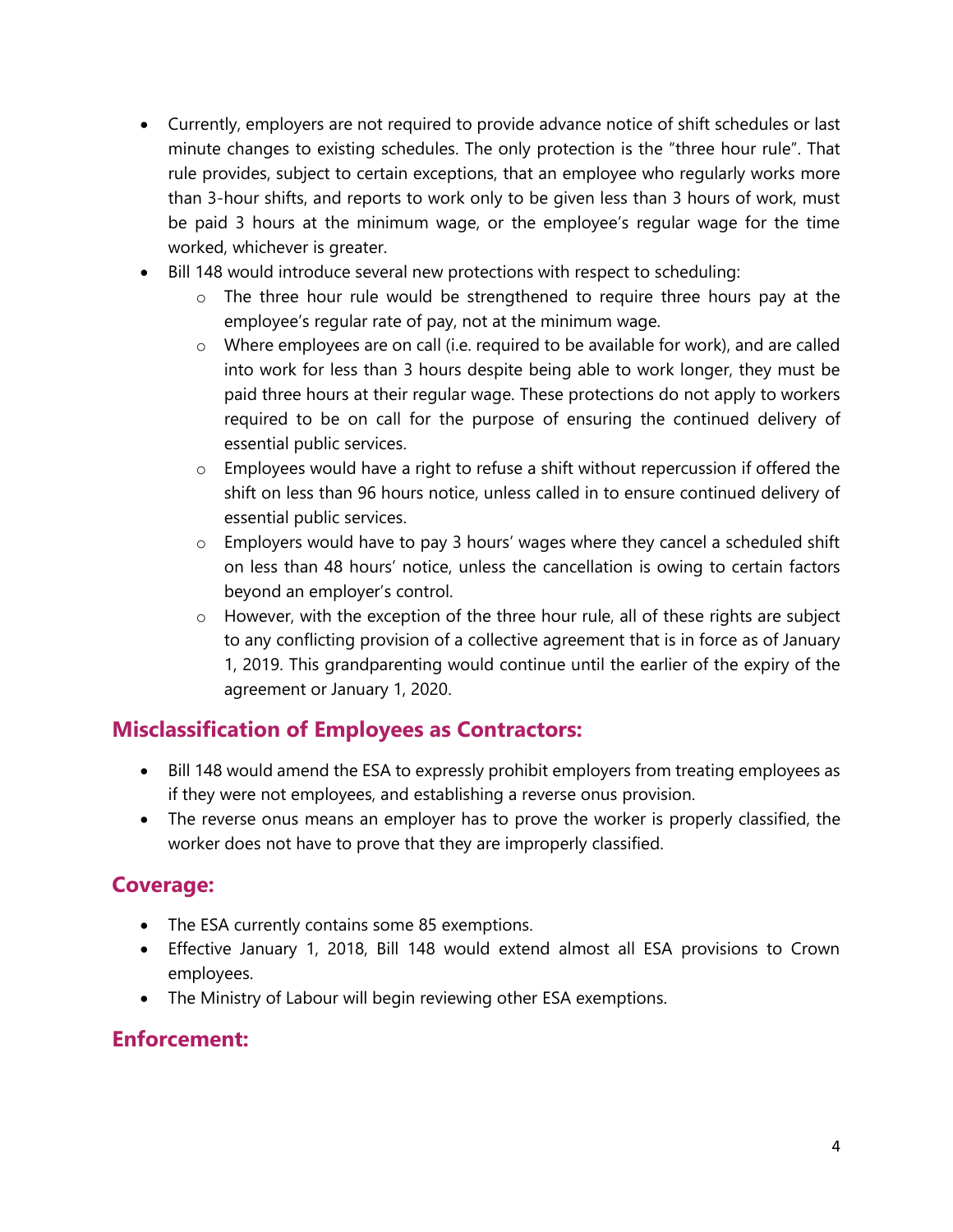- The Ministry of Labour is attempting to evolve towards a culture of enforcement, and to take on a role akin to a law enforcement agency in terms of ensuring compliance with the ESA.
- Hiring 175 new employment standards officers by 2021
- Inspecting 1 in 10 Ontario workplaces annually

#### **Commencement:**

- All of the ESA amendments would come into force on January 1, 2018, with the following exceptions:
	- $\circ$  Provisions respecting misclassification of employees November 27, 2017
	- o Critical Illness Leave and expanded Parental Leave –December 3, 2017
	- o Equal pay for equal work rules April 1, 2018
	- o Act binding on the Crown, right to request shift changes and new scheduling protections – January 1, 2019

## **Labour Relations Act (LRA)**

## **Employee List During Organizing Campaigns:**

- Bill 148 would give a union the right to a list of employee names, phone numbers and personal email addresses where it can show it has obtained membership evidence for 20% of employees in the bargaining unit it seeks to organize.
- An employee list must include the name of each employee in the proposed unit and, if the employer has it, the telephone number and personal email address for each employee.
- Previously, these provisions would have required a union to seek certification of the same unit that it described in an employee list application filed within the previous year. However, following extensive pressure from labour groups, this rule was removed.
- The amendments would not authorize access to employee lists for individuals seeking to decertify a union. Similarly, a union could not apply for a list of employees already covered by a collective agreement or represented by a union. This would prevent the membership list provision from being used as a tool for raiding.

#### **Certification:**

- Bill 148 would extend card-based certification on a very limited basis to three sectors: temporary help agencies, building services, and home care and community services.
- It is not clear how extending card-based certification to temporary help agencies will have any meaningful impact.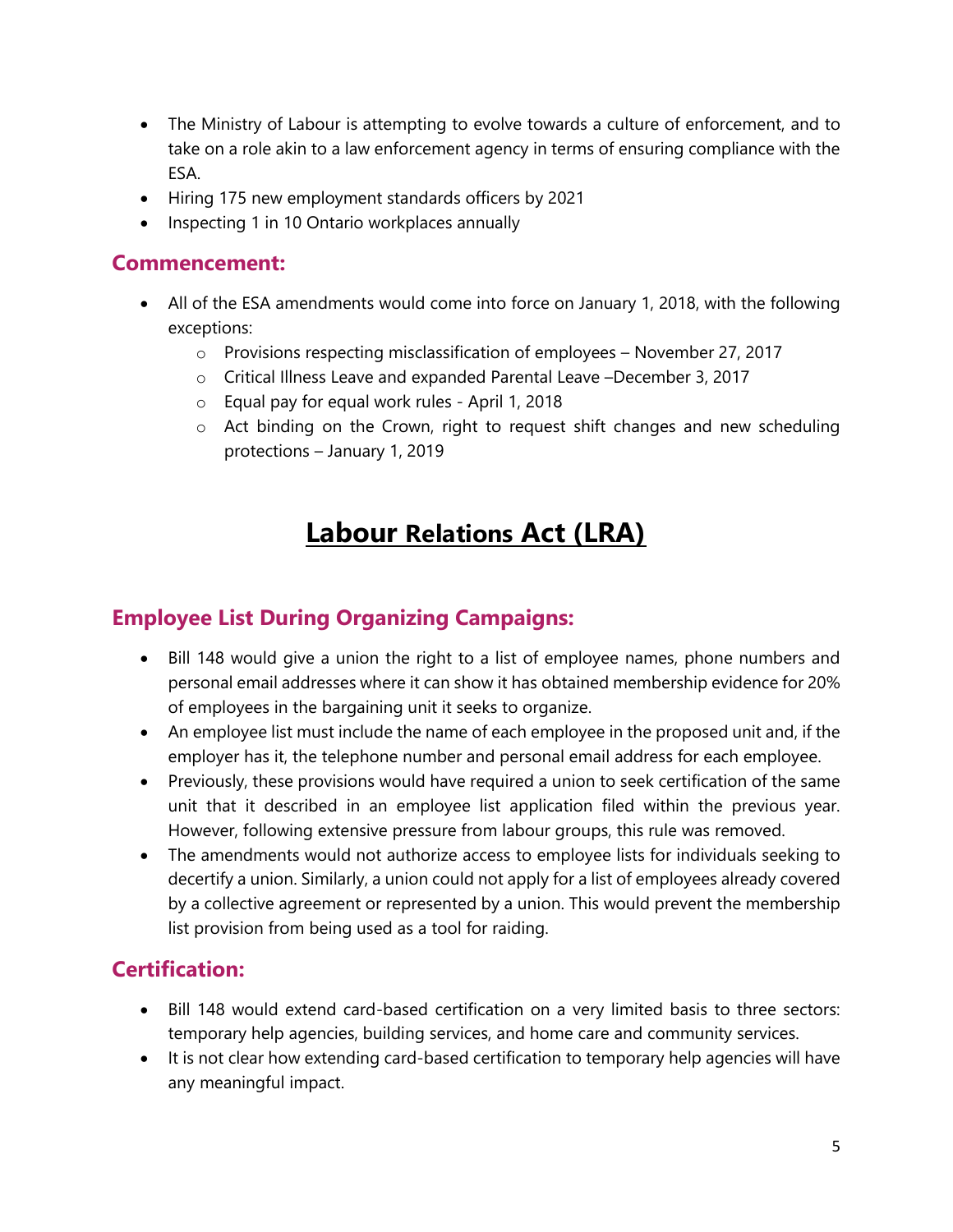• The Ontario Labour Relations Board (OLRB) will have the power to conduct votes outside of the workplace, including through electronic or telephone voting, and to give directions about the voting process and arrangements.

## **Remedial Certification:**

- Currently, where a certification vote fails, and the true wishes of employees cannot be ascertained due to employer misconduct, the OLRB may certify the union as the bargaining agent of the employees of the bargaining unit. However, it may also order a second vote, and must consider whether the trade union appears to have membership support adequate for the purposes of collective bargaining.
- Under Bill 148, where it concludes that employer misconduct has made the true wishes of employees unascertainable, the Board will be required to grant remedial certification.

## **First Contract Arbitration (FCA) Following Certification:**

- Currently, first contract arbitration following certification is available only in limited circumstances, such as where an employer refuses to recognize the union.
- Bill 148 will require the use of an intensive mediation process before seeking arbitration whether remedial certified or not.

#### **Displacement & Decertification Following Certification:**

• Bill 148 would give priority to mediation and arbitration proceeding over any displacement or decertification application, even if brought before the intensive mediation process was triggered.

#### **Just Cause Following Certification:**

• Bill 148 would extend just cause protection to employees against discharge or discipline during the period between certification and the earlier of the conclusion of the first collective agreement or the date that the union no longer represents employees of the bargaining unit.

#### **Return to Work Protection Following Strike:**

- Currently, a striking employee has a right to return to work if he or she makes an unqualified request to the employer within 6 months of the commencement of the strike.
- Bill 148 would eliminate the 6 month cut-off.
- Bill 148 would also protect employees from being disciplined or discharged without just cause in the period between being in a legal strike/lock-out position, and the conclusion of the new collective agreement or the decertification of the union, whichever is earlier.

#### **Modification and Consolidation of Bargaining Units:**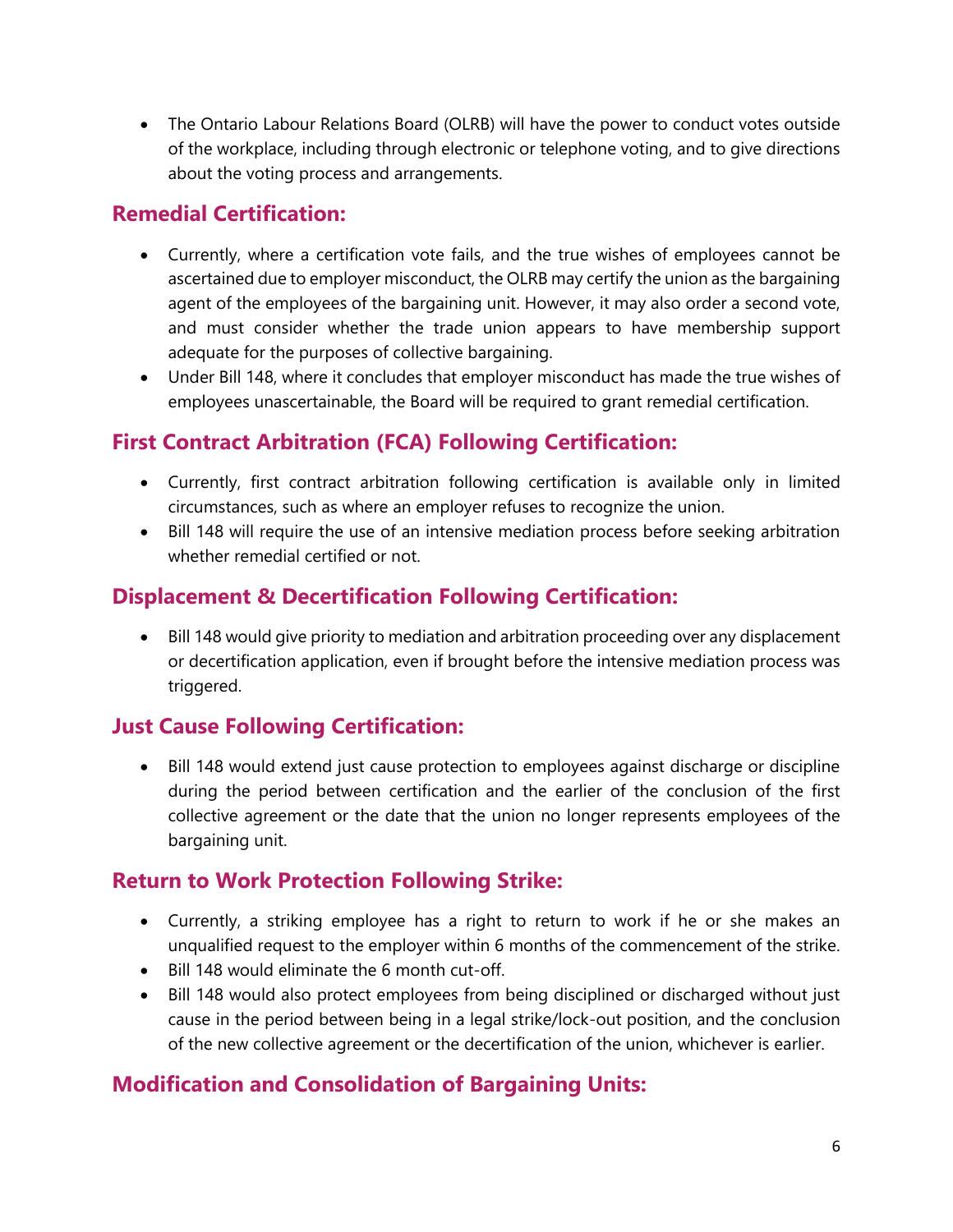- Bill 148 would give the OLRB new powers to consolidate a newly certified bargaining unit with existing units of the same employer when all units are represented by the same union will create an ability for unions and employers to agree to review the structure of bargaining units.
- Bill 148 would allow the OLRB to merge newly certified units with already existing units under a single employer, where the employer or union request a review of bargaining unit structure at the same time as, or within three months of a certification application and no collective agreement has been entered into. The same union must represent other units of employees, whether at the same location as the new unit or at a different location.

#### **Protecting Successor Rights in Re-Tendering Cases:**

• Bill 148 would provide only a limited set of protections for successor rights in the building services industry.

#### **Interim Relief:**

- Currently, the OLRB has the power to make interim procedural orders. It may also make substantive interim orders related to reinstatement and terms and conditions of employment. However, its power to make such substantive interim orders is severely restricted by a number of conditions set out in the LRA which must be met before the power may be exercised.
- Bill 148 would give the OLRB a broad power to make any interim order without legislated tests or restrictions.

#### **Penalties for Violations:**

• Currently the maximum penalties on conviction are \$2000 for an individual, and \$25,000 for an organization. Bill 148 would increase these penalties to \$5000 and \$100,000 respectively.

#### **Commencement:**

• All of these amendments have come into force as of November  $27<sup>th</sup>$ , 2018 (Royal Assent).

# **Occupational Health and Safety Act**

- Bill 148 will prohibit employers from requiring employees to wear footwear with an elevated heal unless:
	- o Wearing such footwear is required for the worker to perform their work safely; or
	- $\circ$  The employee is a performer in the entertainment and advertising industry
	- o This came into effect on November 27, 2017